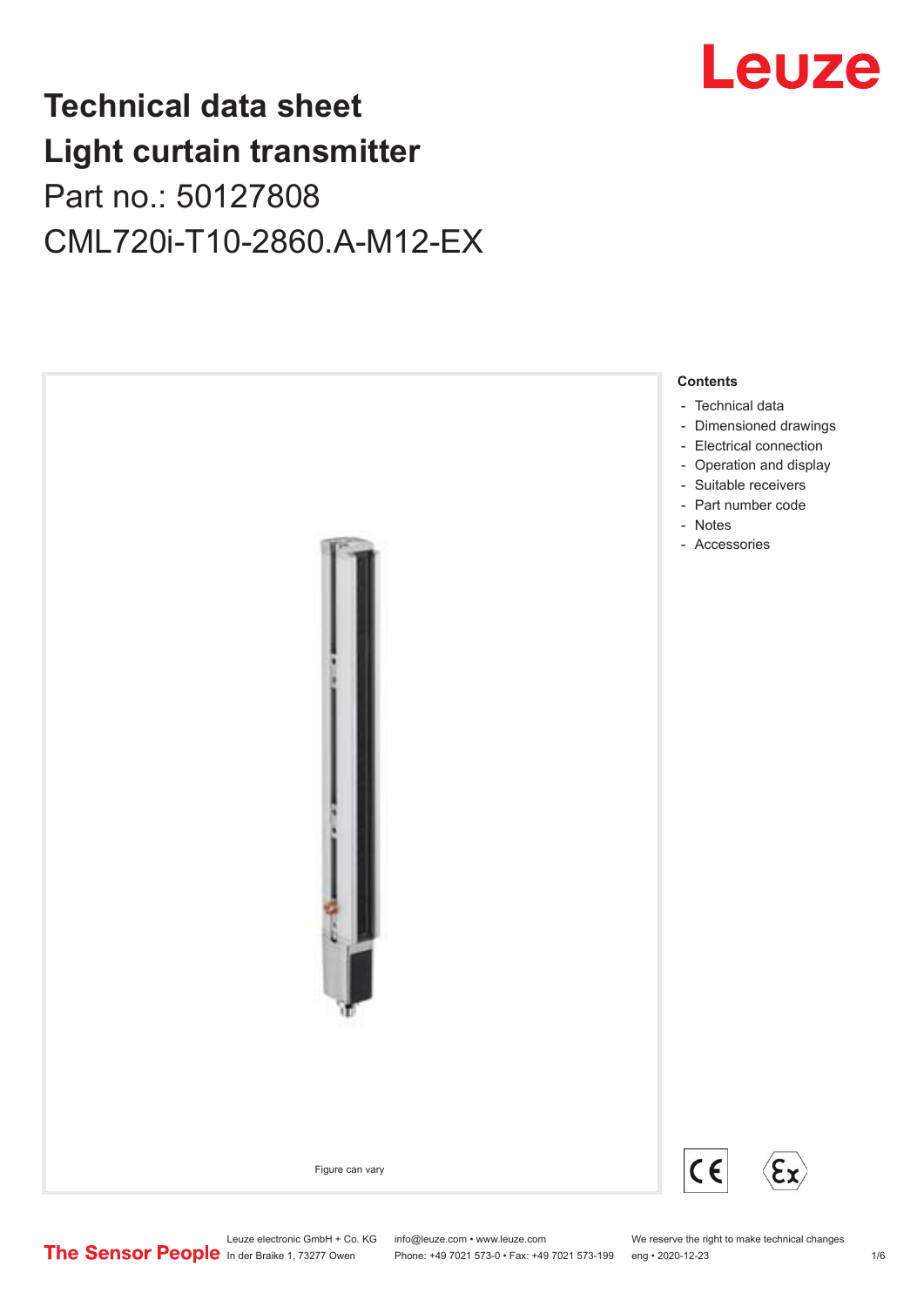## <span id="page-1-0"></span>**Technical data**

# Leuze

#### **Basic data**

| <b>Basic data</b>                                       |                                            | <b>Mechanical data</b>    |
|---------------------------------------------------------|--------------------------------------------|---------------------------|
| <b>Series</b>                                           | 720                                        | Design                    |
| <b>Operating principle</b>                              | Throughbeam principle                      | Dimension (W x H          |
| Device type                                             | Transmitter                                | <b>Housing material</b>   |
| <b>Contains</b>                                         | 2x BT-NC sliding block                     | <b>Metal housing</b>      |
| <b>Application</b>                                      | Object measurement                         | Lens cover materia        |
|                                                         |                                            | <b>Housing color</b>      |
| <b>Special version</b>                                  |                                            | Type of fastening         |
| <b>Special version</b>                                  | Crossed-beam scanning                      |                           |
|                                                         | Diagonal-beam scanning                     |                           |
|                                                         | Ex-protected                               | <b>Operation and d</b>    |
|                                                         | Parallel-beam scanning                     | Type of display           |
|                                                         |                                            | <b>Number of LEDs</b>     |
| <b>Optical data</b>                                     |                                            |                           |
| <b>Operating range</b>                                  | Guaranteed operating range                 | <b>Environmental d</b>    |
| <b>Operating range</b>                                  | 0.37m                                      | <b>Ambient temperatu</b>  |
| <b>Operating range limit</b>                            | Typical operating range                    | <b>Ambient temperatu</b>  |
| <b>Operating range limit</b>                            | 0.29m                                      |                           |
| <b>Measurement field length</b>                         | 2,860 mm                                   | <b>Ex specification</b>   |
| <b>Number of beams</b>                                  | 286 Piece(s)                               | Ex-zone                   |
| <b>Beam spacing</b>                                     | 10 mm                                      | Ex device group           |
| <b>Light source</b>                                     | LED, Infrared                              |                           |
| <b>LED light wavelength</b>                             | 940 nm                                     | <b>Certifications</b>     |
| <b>Measurement data</b>                                 |                                            | Degree of protectio       |
|                                                         |                                            | <b>Protection class</b>   |
| Minimum object diameter                                 | 20 mm                                      | <b>Standards applied</b>  |
| <b>Electrical data</b>                                  |                                            |                           |
|                                                         |                                            | <b>Classification</b>     |
| <b>Protective circuit</b>                               | Polarity reversal protection               | <b>Customs tariff nun</b> |
|                                                         | Short circuit protected                    | eCl@ss 5.1.4              |
|                                                         | <b>Transient protection</b>                | eCl@ss 8.0                |
|                                                         |                                            | eCl@ss 9.0                |
| Performance data                                        | 18  30 V, DC                               | eCl@ss 10.0               |
| Supply voltage U <sub>R</sub><br><b>Residual ripple</b> | 0  15 %, From $U_{R}$                      | eCl@ss 11.0               |
| <b>Open-circuit current</b>                             | 0  435 mA, The specified values refer      | <b>ETIM 5.0</b>           |
|                                                         | to the entire package consisting of trans- | <b>ETIM 6.0</b>           |
|                                                         | mitter and receiver.                       | <b>ETIM 7.0</b>           |
|                                                         |                                            |                           |
| <b>Timing</b>                                           |                                            |                           |
| Readiness delay                                         | 450 ms                                     |                           |
| <b>Cycle time</b>                                       | 9.04 ms                                    |                           |
|                                                         |                                            |                           |
| <b>Connection</b>                                       |                                            |                           |

#### **Design Cubic Dimension (W x H x L)** 30.7 mm x 40.3 mm x 2,888 mm **Housing material** Metal **Metal housing Aluminum Lens cover material** Plastic **Housing color** Silver **Type of fastening** Groove mounting Via optional mounting device **Operation and display Type of display** LED **Number of LEDs** 1 Piece(s) **Environmental data** Ambient temperature, operation  $-30...60$  °C Ambient temperature, storage  $-40$  ... 70 °C **Ex specification Ex-zone** 22 **Ex device group** II **Certifications Degree of protection** IP 65 **Protection class** III **Standards applied** IEC 60947-5-2 **Classification Customs tariff number** 90314990 **eCl@ss 5.1.4** 27270910 **eCl@ss 8.0** 27270910 **eCl@ss 9.0** 27270910 **eCl@ss 10.0** 27270910 **eCl@ss 11.0** 27270910 **ETIM 5.0** EC002549 **ETIM 6.0** EC002549 **ETIM 7.0** EC002549

| <b>Number of connections</b> | 1 Piece(s)             |
|------------------------------|------------------------|
| Plug outlet                  | Axial                  |
| <b>Connection 1</b>          |                        |
| <b>Function</b>              | Connection to receiver |
|                              | Sync-input             |
|                              | Voltage supply         |
| <b>Type of connection</b>    | Connector              |
| <b>Thread size</b>           | M <sub>12</sub>        |
| <b>Type</b>                  | Male                   |
| <b>Material</b>              | Metal                  |
| No. of pins                  | 5-pin                  |
| <b>Encoding</b>              | A-coded                |

Leuze electronic GmbH + Co. KG info@leuze.com • www.leuze.com We reserve the right to make technical changes<br>
The Sensor People in der Braike 1, 73277 Owen Phone: +49 7021 573-0 • Fax: +49 7021 573-199 eng • 2020-12-23

Phone: +49 7021 573-0 • Fax: +49 7021 573-199 eng • 2020-12-23 2/6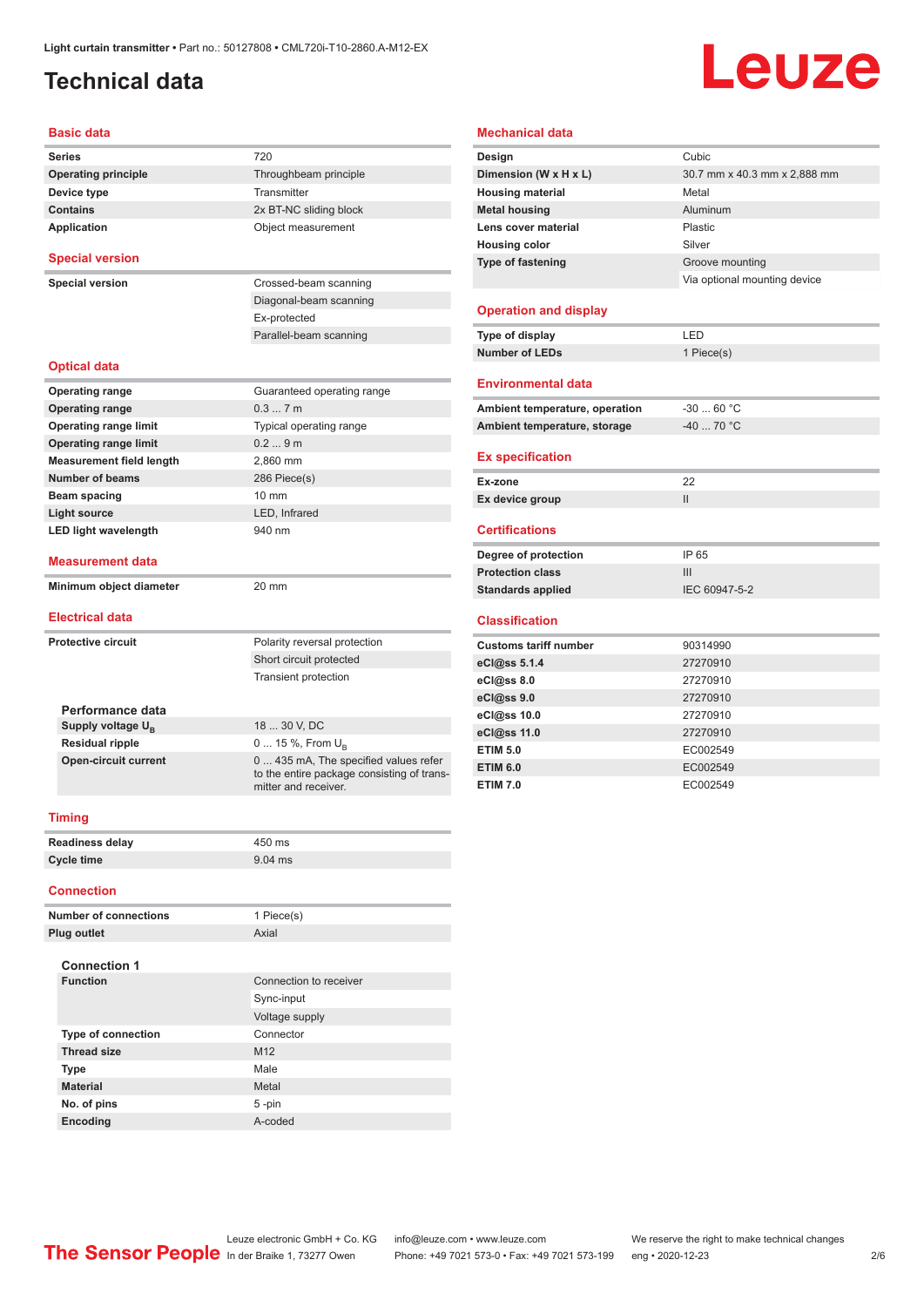### <span id="page-2-0"></span>**Dimensioned drawings**

All dimensions in millimeters





- A Beam spacing 10 mm
- B Measurement field length 2860 mm
- F M6 thread
- G Fastening groove

- X3
- A PWR / SW IN / OUT B BUS IN / OUT



L Profile length 2888 mm

T Transmitter R Receiver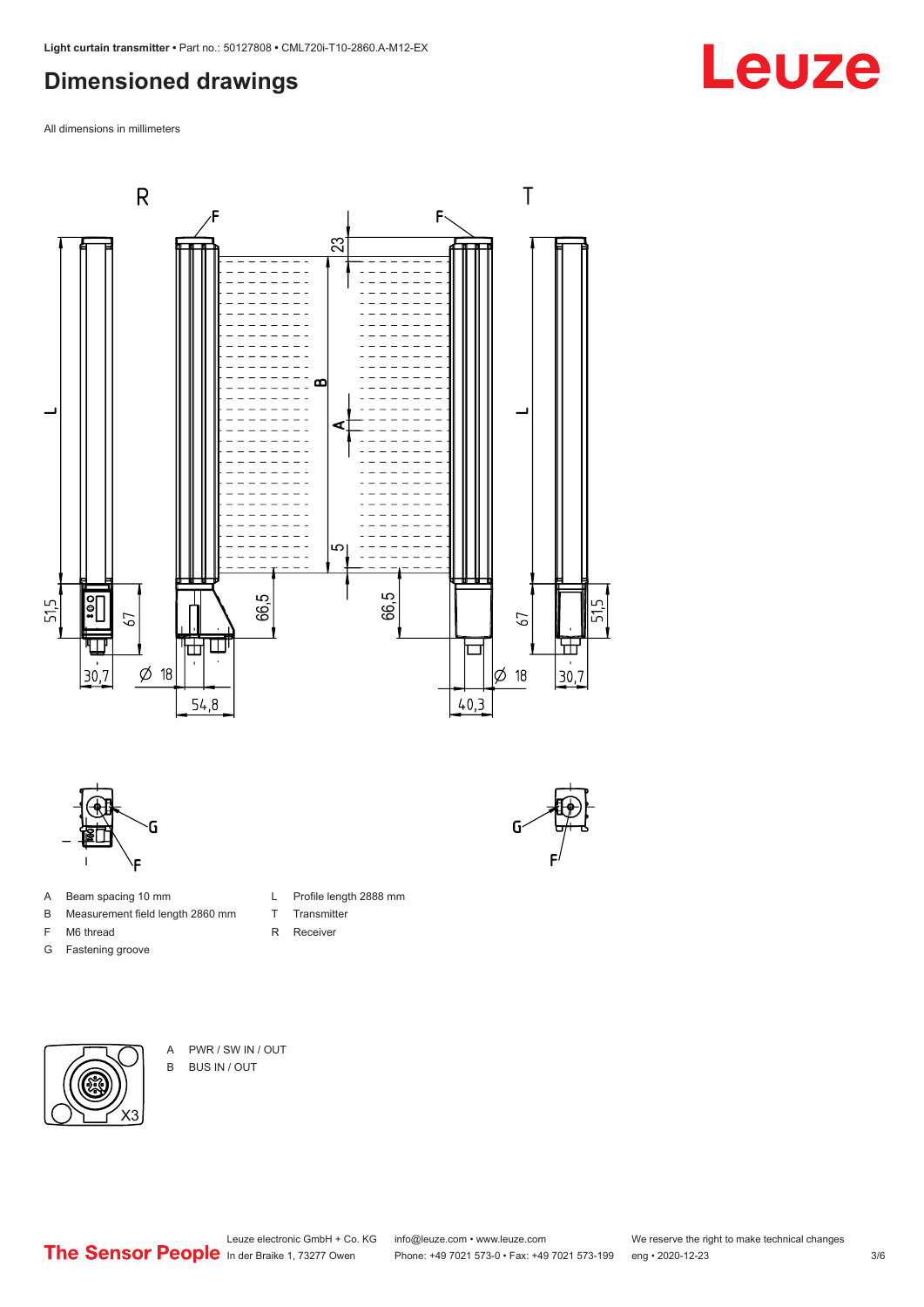### <span id="page-3-0"></span>**Electrical connection**

# Leuze

2

1

5

#### **Connection 1**

| <b>Function</b>    | Connection to receiver |
|--------------------|------------------------|
|                    | Sync-input             |
|                    | Voltage supply         |
| Type of connection | Connector              |
| <b>Thread size</b> | M12                    |
| <b>Type</b>        | Male                   |
| <b>Material</b>    | Metal                  |
| No. of pins        | $5$ -pin               |
| Encoding           | A-coded                |

#### **Pin Pin assignment**

| <b>FE/SHIELD</b><br>$V +$<br>$\overline{2}$ |  |  |
|---------------------------------------------|--|--|
|                                             |  |  |
|                                             |  |  |
| <b>GND</b><br>3                             |  |  |
| RS 485 Tx+<br>$\overline{4}$                |  |  |
| RS 485 Tx-<br>5                             |  |  |

### **Operation and display**

| <b>LED</b> | Display                                      | <b>Meaning</b>                                           |
|------------|----------------------------------------------|----------------------------------------------------------|
|            | Green, continuous light                      | Continuous mode                                          |
|            | Off                                          | No communication with the receiver / waiting for trigger |
|            | green, flashing in sync with the measurement | Measurement frequency display                            |

#### **Suitable receivers**

| Part no. | <b>Designation</b>               | <b>Article</b>         | <b>Description</b>                                                                                   |
|----------|----------------------------------|------------------------|------------------------------------------------------------------------------------------------------|
| 50127804 | CML720i-R10-<br>2860.A/CN-M12-EX | Light curtain receiver | Operating range: 0.3  7 m<br>Interface: CANopen, IO-Link<br>Connection: Connector, M12, Axial, 8-pin |

#### **Part number code**

Part designation: **CML7XXi-YZZ-AAAA.BCCCDDD-EEEFFF**

| <b>Operating principle</b><br>Measuring light curtain               |
|---------------------------------------------------------------------|
| <b>Series</b><br>720i: 720i series<br>730i: 730i series             |
| Device type<br>T: transmitter<br>R: receiver                        |
| Beam spacing<br>$05:5$ mm<br>10:10 mm<br>20:20 mm<br>40:40 mm       |
| Measurement field length [mm], dependent on beam spacing            |
| Equipment<br>A: connector outlet, axial<br>R: rear connector outlet |
|                                                                     |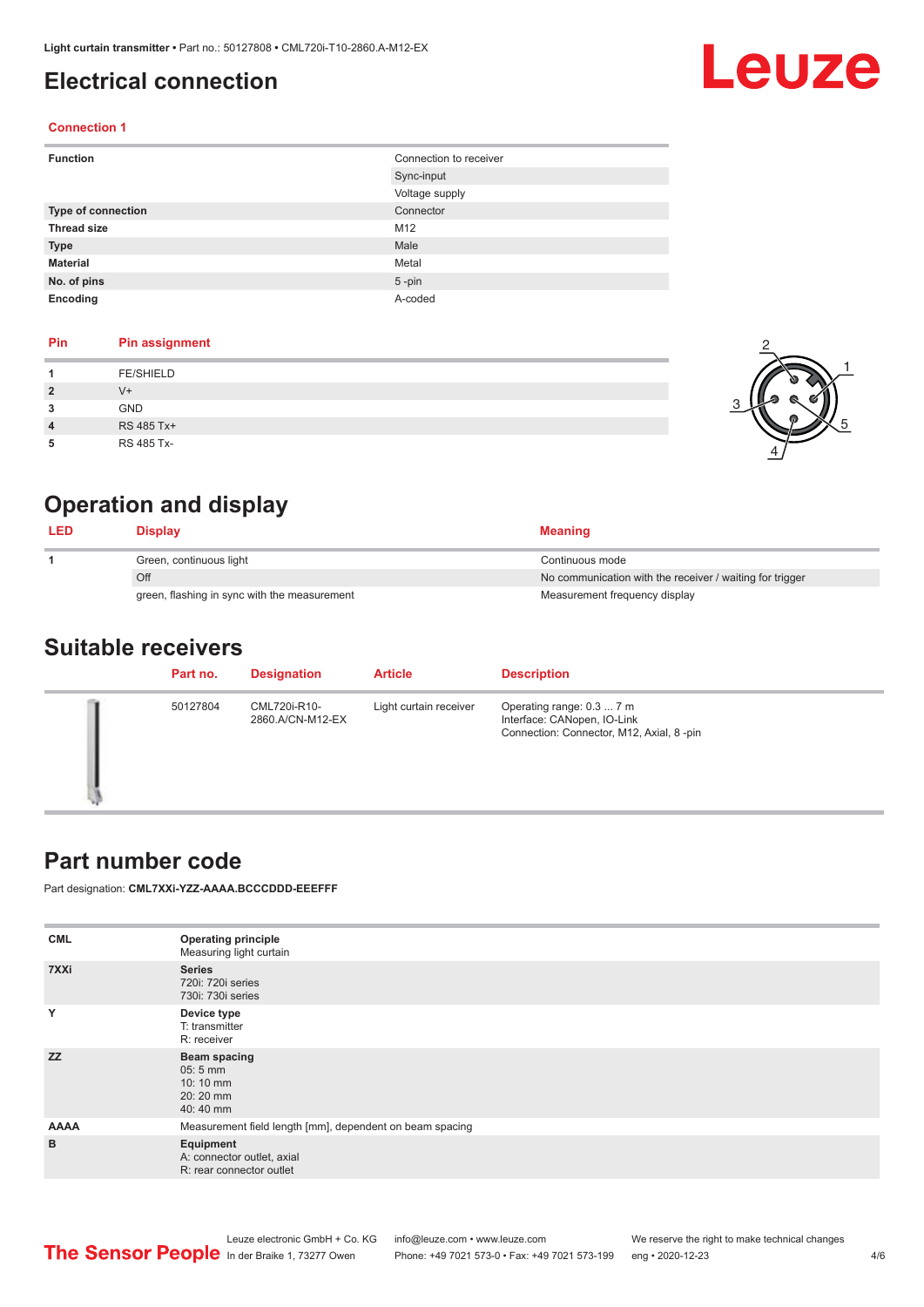#### <span id="page-4-0"></span>**Part number code**



| $_{\rm ccc}$ | Interface<br>L: IO-Link<br>/CN: CANopen<br>/PB: PROFIBUS<br>/PN: PROFINET<br>/CV: Analog current and voltage output<br>/D3: RS 485 Modbus |
|--------------|-------------------------------------------------------------------------------------------------------------------------------------------|
| <b>DDD</b>   | <b>Special equipment</b><br>-PS: Power Setting                                                                                            |
| EEE          | <b>Electrical connection</b><br>M12: M12 connector                                                                                        |
| FFF          | -EX: Explosion protection                                                                                                                 |
| <b>Note</b>  |                                                                                                                                           |
| $\bullet$    | $\&$ A list with all available device types can be found on the Leuze website at www.leuze.com.                                           |

#### **Notes**

| Observe intended use!                                                                                                                                                                                                      |
|----------------------------------------------------------------------------------------------------------------------------------------------------------------------------------------------------------------------------|
| $\%$ This product is not a safety sensor and is not intended as personnel protection.<br>§ The product may only be put into operation by competent persons.<br>§ Only use the product in accordance with its intended use. |

#### **For UL applications:**

ª For UL applications, use is only permitted in Class 2 circuits in accordance with the NEC (National Electric Code).

ª These proximity switches shall be used with UL Listed Cable assemblies rated 30V, 0.5A min, in the field installation, or equivalent (categories: CYJV/ CYJV7 or PVVA/PVVA7)

#### **Accessories**

#### Connection technology - Interconnection cables

|   |                         | Part no. | <b>Designation</b>                     | <b>Article</b>        | <b>Description</b>                                                                                                                                                                                                                                    |
|---|-------------------------|----------|----------------------------------------|-----------------------|-------------------------------------------------------------------------------------------------------------------------------------------------------------------------------------------------------------------------------------------------------|
| § | (.<br><b>drams</b><br>œ | 50129781 | <b>KDS DN-M12-5A-</b><br>M12-5A-P3-050 | Interconnection cable | Suitable for interface: IO-Link, DeviceNet, CANopen<br>Connection 1: Connector, M12, Axial, Female, A-coded, 5-pin<br>Connection 2: Connector, M12, Axial, Male, A-coded, 5-pin<br>Shielded: Yes<br>Cable length: 5,000 mm<br>Sheathing material: PUR |